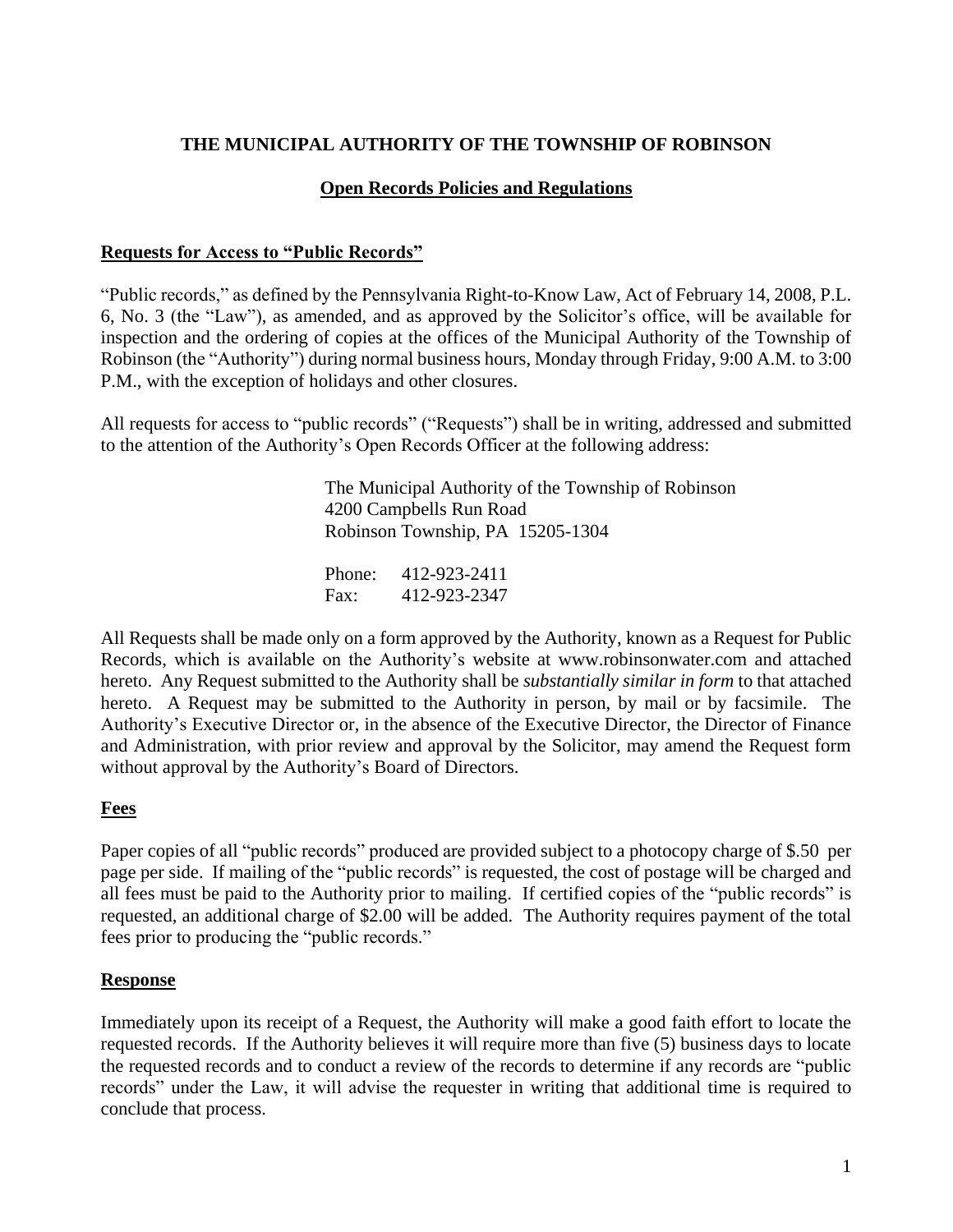If any requested records are located within the Authority's records, the Authority will then conduct a review of such records to determine if the requested records are "public records" as defined by the Law. Upon a determination that there are "public records" responsive to a Request, the Authority will provide a written response to the requester, advising the requester of this determination and providing a date on which access to, or copies of, these "public records" will be available. Conversely, if it is determined that there no "public records" to which access shall be provided, the Authority will provide written notice of that determination to the requester.

Authority employees shall cooperate with those requesting to review and/or order copies of original "public records" in accordance with the Act, while taking reasonable measures to protect original "public records" from the possibility of theft and/or modification.

The Authority has the right to have any Authority employee or other designee present with the requester during the entire time, or portions of the time, the requester is examining the "public records." Under no circumstances is any Authority "public record" to be taken by any requester to a place either within or outside of the Authority's office building other than the place the Authority designates as the place where the "public records" are to be inspected.

#### **Appeals Process**

If a Request is denied or deemed denied, in whole or in part, the requester has rights to appeal to the Pennsylvania Office of Open Records. Contact information for the Pennsylvania Office of Open Records is as follows:

> Commonwealth of Pennsylvania Office of Open Records 333 Market Street, 16th Floor Harrisburg, PA 17101-2234 Phone: 717-346-9903 Fax: 717-425-5343 Email: openrecords@pa.gov

Instructions for the filing of an appeal to the Pennsylvania Office of Open Records can be obtained by contacting that agency or are available on its website at www.openrecords.pa.gov.

#### **Posting**

This document and the Request for Public Records form shall be conspicuously posted in the Authority's main office and the Authority's website.

#### **Miscellaneous**

In the event the Authority determines, in its sole discretion, to waive any requirements of this policy or the Law, that action shall not be, nor construed to be, a waiver of the Authority's rights to insist on full and complete compliance with the written request procedure as described herein at any time thereafter, even with respect to subsequent de minimis requests.